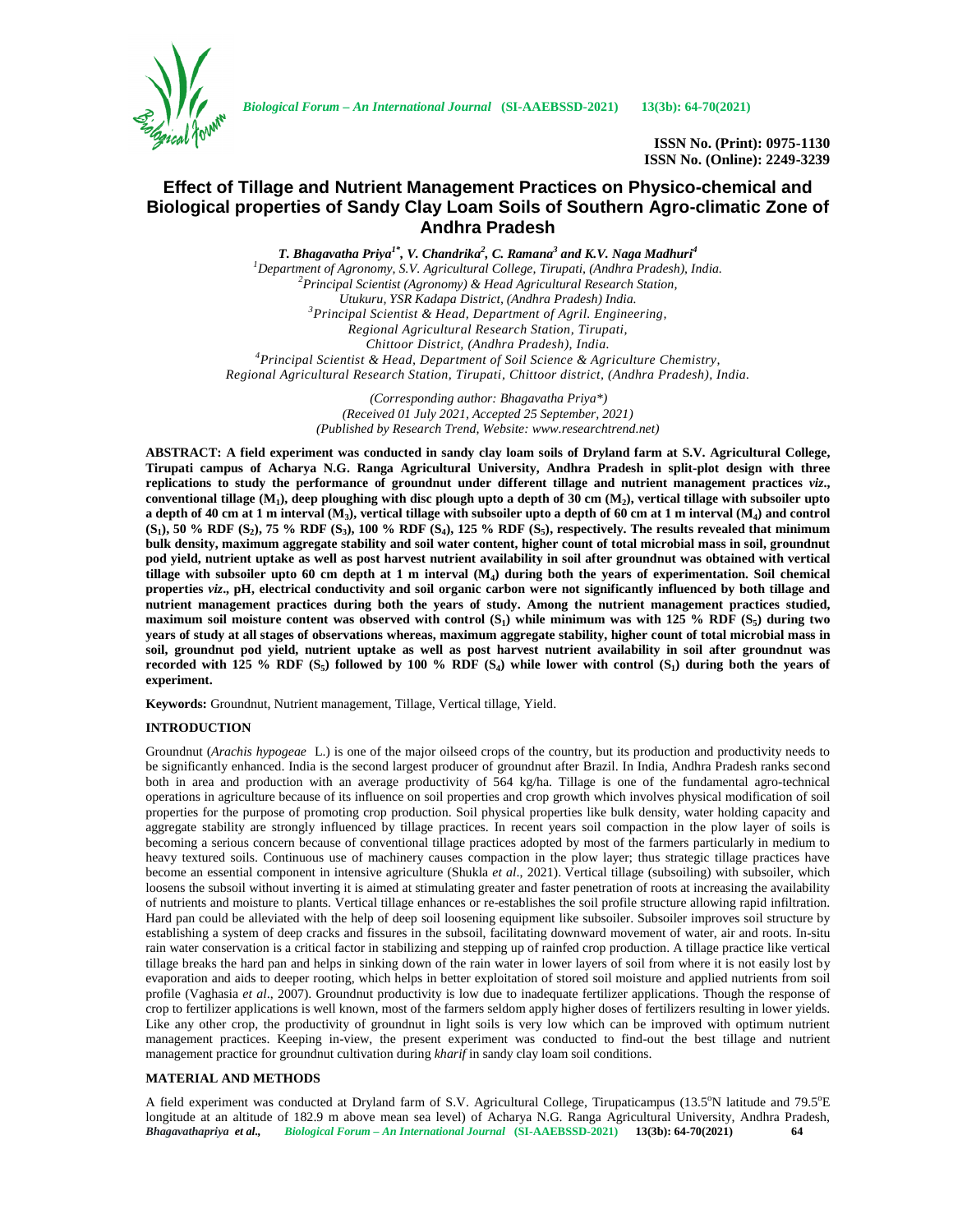during *kharif*, 2015 and 2016. The soil was sandy clay loam in texture and neutral in soil reaction with available nitrogen of 212 kg/ha and medium in available phosphorous of 23 kg/ha and potassium of 221 kg/ha. Twenty treatmental combinations of four tillage practices *viz.,* and four levels of plant populations *viz*., conventional tillage (M<sup>1</sup> ), deep ploughing with disc plough upto a depth of 30 cm  $(M_2)$ , vertical tillage with subsoiler upto a depth of 40 cm at 1 m interval  $(M_3)$  and vertical tillage with subsoiler upto a depth of 60 cm at 1 m interval  $(M_4)$  and five nutrient management practices *viz.*, control  $(S_1)$ , 50 % RDF  $(S_2)$ , 75 % RDF  $(S_3)$ , 100 % RDF  $(S_4)$  and 125 % RDF  $(S_5)$  were laid out in split-plot design with three replications. The groundnut crop of variety '*Dharani*' was sown on 25 June 2015 during *kharif*, 2015 and on 06June 2016 during *kharif*, 2016.The experimental field was ploughed as per the treatment details *i.e.*, M<sub>1</sub>- field was ploughed twice with a tractor drawn cultivator; M<sub>2</sub> - field was initially ploughed with disc plough uptoa depth of 30 cm followed by tractor drawn cultivator; M<sub>3</sub> - the field was initially subsoiled with a subsoiler upto a depth of 40 cm at 1.0 m interval followed by tractor drawn cultivator;  $M_4$  - the field was initially subsoiled with subsoiler upto a depth of 60 cm at 1.0 m interval followed by tractor drawn cultivator. The field was finally levelled with tractor drawn levelling blade. Fertilizer doses were applied as per the treatments *i.e.*, S<sub>1</sub> - control where no fertilizers were applied; S<sub>2</sub> -50 % RDF - 10 kg N, 20 kg P<sub>2</sub>O<sub>5</sub>, 25 kg K<sub>2</sub>O, 12.5 kg ZnSO<sub>4</sub> as basal application and 250 kg gypsum at 40 DAS ha<sup>-1</sup> were applied;  $S_3$  - 75 % RDF - 15 kg N, 30 kg P<sub>2</sub>O<sub>5</sub>, 37.5 applied;  $S_3$  - 75 % RDF - 15 kg N, 30 kg P<sub>2</sub>O<sub>5</sub>, 37.5 kg K<sub>2</sub>O, 18 kg ZnSO<sub>4</sub> as basal application and 375 kg gypsum at 40 DAS ha<sup>-1</sup> were applied; S<sub>4</sub> - 100 % RDF - 20 kg N, 40 kg P<sub>2</sub>O<sub>5</sub>, 50 kg K<sub>2</sub>O, 25 kg ZnSO<sub>4</sub> DAS ha<sup>-1</sup> were applied;  $S_5$  - 125 % RDF - 25 kg N, 50 kg P<sub>2</sub>O<sub>5</sub>, 62.5 kg K<sub>2</sub>O, 32 kg ZnSO<sub>4</sub> as basal application and 625 kg gypsum at 40 DAS ha<sup>-1</sup> were applied through urea, single super phosphate, muriate of potash, zinc sulphate and gypsum, respectively to the respective plots as per the treatments. No major pest and disease problems were observed. All the agronomic management practices were followed as per the university recommendations for raising the crop. The rainfall received during crop growing period was 644.9 mm within 32.0 rainy days during *kharif*, 2015 and 476.2 mm within 25 rainy days during *kharif*, 2016.

# **RESULTS AND DISCUSSION**

Among the four tillage practices evaluated, soil bulk density was significantly lower with  $M_4$  and  $M_3$  compared to  $M_2$  and  $M_1$ with significant disparity among treatments, that means bulk density was similar to that of original field beyond 30 cm in  $M_2$  and  $M_1$  treatments. In general, it could be seen that the effect of vertical tillage in reducing bulk density persisted throughout the growing season. This might be due to that the soil was disturbed to deeper depths *i.e.,* upto 40 and 60 cm in vertical tillage without any inversion of top soil. But in deep and conventional tillage practices the soil was disturbed only upto 30 cm depth which involved inversion of top soil. Similar findings were also reported by Mathukia *et al*., (2015); Kumar *et al*., (2014). Maximum aggregate stability was recorded with vertical tillage upto 60 cm depth at 1 m interval (M<sup>4</sup> ) which was on par with vertical tillage upto 40 cm depth at 1 m interval  $(M_3)$  which in turn differed significantly in increasing aggregate stability compared to deep ploughing with disc plough (M<sup>2</sup> ). Similar results that aggregate stability was higher with subsoiling was reported by Felix *et al.*, 2008. Minimum aggregate stability was recorded with conventional tillage (M<sub>1</sub>) in both the years of experiment. The reason for higher aggregate stability is due to that in vertical tillage the soil was not disturbed but a deep cut was made with subsoiler, but in deep ploughing with disc plough there was complete inversion of top soil where soil particles were cut so that the stability of aggregation between the soil particles was reduced in deep ploughing and conventional tillage practices. Maximum value of aggregate stability was recorded with 125 % RDF followed by 100, 75 and 50 % RDF and control with no significant disparity among them. The improvement in aggregate stability with increase in nutrient concentration was attributed to higher organic matter content owing to better crop growth with concomitant higher root biomass generation. Similar results were also reported by Hati *et al*., 2015 that aggregate stability increased with increase in nutrient dose.

| <b>Treatments</b>                  |            |                                                                                                                              | 2016                                                                                                                                                                                                                                                                                                         |               |       |
|------------------------------------|------------|------------------------------------------------------------------------------------------------------------------------------|--------------------------------------------------------------------------------------------------------------------------------------------------------------------------------------------------------------------------------------------------------------------------------------------------------------|---------------|-------|
| <b>Tillage practices</b>           | Depth (cm) | <b>Before</b>                                                                                                                | After                                                                                                                                                                                                                                                                                                        | <b>Before</b> | After |
|                                    | $0 - 10$   | 1.27                                                                                                                         | 1.19                                                                                                                                                                                                                                                                                                         | 1.19          | 1.11  |
|                                    | $10 - 20$  | 1.77                                                                                                                         | 1.42<br>1.55<br>1.83<br>1.87<br>1.90<br>1.91<br>2.08<br>2.08<br>0.89<br>0.96<br>1.14<br>1.25<br>1.53<br>1.60<br>1.95<br>1.94<br>2.10<br>2.10<br>0.58<br>0.86<br>0.82<br>1.04<br>1.06<br>1.14<br>1.23<br>1.79<br>2.04<br>2.12<br>0.51<br>0.78<br>0.73<br>0.99<br>0.95<br>1.15<br>1.24<br>1.52<br>1.81<br>1.99 | 1.29          |       |
| $M1 = Conventional$ tillage        | $20 - 30$  | 1.87                                                                                                                         |                                                                                                                                                                                                                                                                                                              |               | 1.66  |
|                                    | $30 - 40$  | 1.90                                                                                                                         |                                                                                                                                                                                                                                                                                                              |               | 1.89  |
|                                    | $40 - 50$  | 2.08                                                                                                                         |                                                                                                                                                                                                                                                                                                              |               | 2.08  |
|                                    | $0 - 10$   | 1.09                                                                                                                         |                                                                                                                                                                                                                                                                                                              |               | 0.86  |
|                                    | $10-20$    | 1.55                                                                                                                         |                                                                                                                                                                                                                                                                                                              |               | 1.11  |
| $M2$ = Deep tillage with disc      | $20 - 30$  | 1.88                                                                                                                         |                                                                                                                                                                                                                                                                                                              |               | 1.48  |
| plough upto a depth of 30 cm       | $30 - 40$  | 1.99                                                                                                                         |                                                                                                                                                                                                                                                                                                              |               | 1.93  |
|                                    | $40 - 50$  | 2.11                                                                                                                         |                                                                                                                                                                                                                                                                                                              |               | 2.11  |
|                                    | $0 - 10$   | 0.97                                                                                                                         |                                                                                                                                                                                                                                                                                                              |               | 0.69  |
| $M3$ = Vertical tillage with       | $10 - 20$  | 1.71                                                                                                                         |                                                                                                                                                                                                                                                                                                              |               | 0.92  |
| subsoiler upto a depth of 40 cm at | 20-30      | 2015<br>1.96<br>2.02<br>2.10<br>0.90<br>1.37<br>1.56<br>1.77<br>2.09<br>0.076<br>0.056<br>0.084<br><b>NS</b><br>0.17<br>0.29 |                                                                                                                                                                                                                                                                                                              | 1.06          |       |
| 1 m interval                       | $30 - 40$  |                                                                                                                              |                                                                                                                                                                                                                                                                                                              |               | 1.45  |
|                                    | $40 - 50$  |                                                                                                                              |                                                                                                                                                                                                                                                                                                              |               | 2.11  |
|                                    | $0 - 10$   |                                                                                                                              |                                                                                                                                                                                                                                                                                                              |               | 0.55  |
| $M4 = V$ ertical tillage with      | $10 - 20$  |                                                                                                                              |                                                                                                                                                                                                                                                                                                              |               | 0.82  |
| subsoiler upto a depth of 60 cm at | $20 - 30$  |                                                                                                                              |                                                                                                                                                                                                                                                                                                              |               | 0.98  |
| 1 m interval                       | $30 - 40$  |                                                                                                                              |                                                                                                                                                                                                                                                                                                              |               | 1.31  |
|                                    | $40 - 50$  |                                                                                                                              |                                                                                                                                                                                                                                                                                                              |               | 1.73  |
| $SEm+$                             |            |                                                                                                                              |                                                                                                                                                                                                                                                                                                              |               | 0.036 |
| $CD(P=0.05)$                       |            |                                                                                                                              |                                                                                                                                                                                                                                                                                                              |               | 0.12  |

**Table 1: Soil bulk density (g cc-1 ) at different depths before sowing and after harvest of groundnut as influenced by tillage practices during** *kharif* **, 2015 and 2016.**

#### **Treatments:**

Main plot: Tillage practices -4

 $M_1$ = Conventional tillage

 $M_2$ = Deep ploughing with disc plough upto a depth of 30 cm

M3= Vertical tillage with subsoiler upto a depth of 40 cm at 1 m interval

M4= Vertical tillage with subsoiler upto a depth of 60 cm at 1 m interval

Sub plot : Nutrient management practices - 5

Control  $(S_1)$ , 50 % RDF  $(S_2)$ , 75 % RDF  $(S_3)$ , 100 % RDF  $(S_4)$  and 125 % RDF  $(S_5)$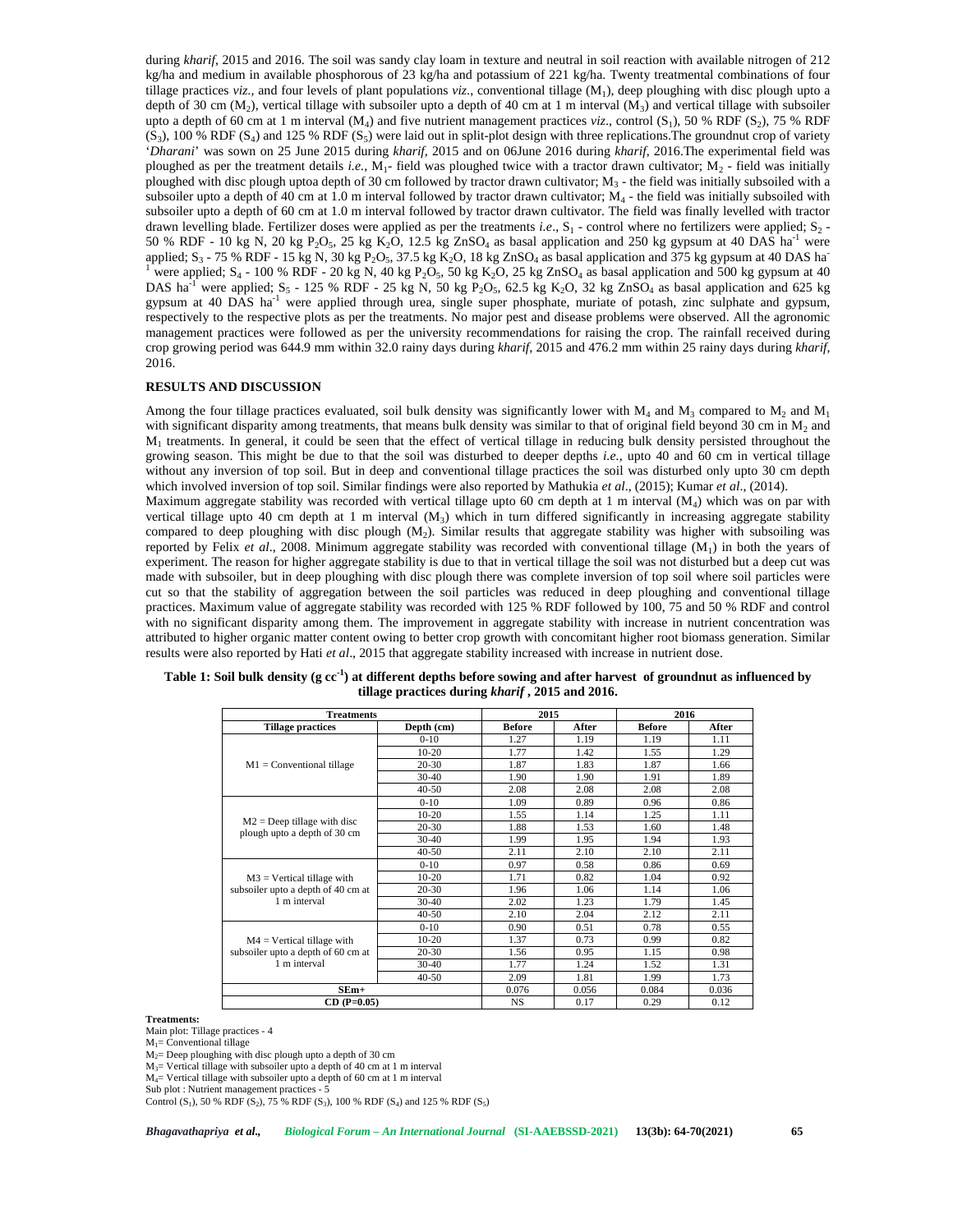Soil pH and electrical conductivity was not significantly influenced by tillage and nutrient management practices during both the years of experimentation. This might be due to that different tillage implements have no significant influence in changing soil pH and electrical conductivity. These results are in agreement with findings of Kumar *et al*., 2013b. Higher pH and electrical conductivity of soil was observed with 75 % RDF followed by 50 % RDF, control, 100 and 125 % RDF with no significant disparity among the nutrient management practices that were studied. This might be due to that increase in concentration of chemical fertilizers may not be able to influence pH and electrical conductivity of soil.

**Table 2: Aggregate stability (%) and Soil moisture content (%) of groundnut as influenced by tillage practices during** *kharif* **, 2015 and 2016.**

| <b>Treatment</b>              |               | Soil moisture content (%) at harvest |               |                    |           |           |           |           |           |           |
|-------------------------------|---------------|--------------------------------------|---------------|--------------------|-----------|-----------|-----------|-----------|-----------|-----------|
|                               | 2015          |                                      | 2016          |                    |           | 2015      |           |           | 2016      |           |
| <b>Tillage practices</b>      | <b>Before</b> | After                                | <b>Before</b> | After              | $0 - 20$  | 20-40     | 40-60     | $0 - 20$  | 20-40     | 40-60     |
| M1                            | 46.01         | 48.25                                | 47.21         | 50.54              | 10.69     | 10.48     | 9.14      | 7.69      | 7.44      | 7.19      |
| M <sub>2</sub>                | 46.05         | 58.87                                | 52.19         | 59.62              | 11.72     | 11.36     | 9.25      | 8.02      | 7.89      | 7.63      |
| M <sub>3</sub>                | 46.18         | 66.75                                | 58.55         | 67.71              | 12.72     | 12.64     | 10.05     | 9.16      | 8.25      | 8.38      |
| M <sub>4</sub>                | 46.25         | 67.23                                | 60.74         | 69.89              | 13.76     | 13.68     | 10.91     | 9.96      | 8.78      | 8.63      |
| $SEm+$                        | 2.538         | 5.563                                | 6.882         | 4.531              | 0.105     | 0.127     | 0.177     | 0.06      | 0.118     | 0.055     |
| $CD (P=0.05)$                 | <b>NS</b>     | 6.29                                 | <b>NS</b>     | 8.38               | 0.37      | 0.44      | 0.62      | 0.22      | 0.41      | 0.19      |
| Nutrient management practices |               |                                      |               |                    |           |           |           |           |           |           |
| S1                            | 45.01         | 53.70                                | 50.16         | 58.25              | 11.65     | 11.47     | 10.58     | 9.71      | 9.58      | 8.55      |
| S <sub>2</sub>                | 46.21         | 55.19                                | 51.25         | 60.38              | 11.24     | 10.81     | 9.57      | 9.35      | 9.05      | 8.86      |
| S <sub>3</sub>                | 46.24         | 56.08                                | 52.56         | 63.51              | 10.90     | 10.50     | 9.11      | 8.91      | 8.05      | 7.60      |
| <b>S4</b>                     | 46.46         | 57.34                                | 52.78         | 65.42              | 10.00     | 9.15      | 9.04      | 8.04      | 7.65      | 7.40      |
| S <sub>5</sub>                | 46.78         | 57.51                                | 53.32         | 66.14              | 9.58      | 9.37      | 8.24      | 7.89      | 7.32      | 6.86      |
| $SEm+$                        | 2.231         | 3.315                                | 3.115         | 6.742              | 0.109     | 0.106     | 0.136     | 0.04      | 0.045     | 0.054     |
| $CD (P=0.05)$                 | <b>NS</b>     | <b>NS</b>                            | <b>NS</b>     | <b>NS</b>          | 0.31      | 0.30      | 0.39      | 0.12      | 0.13      | 0.15      |
|                               |               |                                      |               | <b>Interaction</b> |           |           |           |           |           |           |
|                               |               |                                      |               | S at M             |           |           |           |           |           |           |
| $SEm+$                        | 4.871         | 9.182                                | 8.762         | 8.623              | 0.236     | 0.284     | 0.396     | 0.14      | 0.264     | 0.123     |
| $CD (P=0.05)$                 | <b>NS</b>     | <b>NS</b>                            | <b>NS</b>     | NS.                | <b>NS</b> | NS.       | <b>NS</b> | <b>NS</b> | <b>NS</b> | NS.       |
|                               |               |                                      |               | Mat S              |           |           |           |           |           |           |
| $SEm+$                        | 4.623         | 10.22                                | 11.21         | 10.54              | 0.222     | 0.228     | 0.301     | 0.10      | 0.143     | 0.111     |
| $CD (P=0.05)$                 | <b>NS</b>     | <b>NS</b>                            | <b>NS</b>     | <b>NS</b>          | <b>NS</b> | <b>NS</b> | <b>NS</b> | <b>NS</b> | <b>NS</b> | <b>NS</b> |

**Treatments:**

Main plot: Tillage practices -4

 $M_1$ = Conventional tillage  $M_2$ = Deep ploughing with disc plough upto a depth of 30 cm

M3= Vertical tillage with subsoiler upto a depth of 40 cm at 1 m interval

M4= Vertical tillage with subsoiler upto a depth of 60 cm at 1 m interval

Sub plot : Nutrient management practices - 5

Control (S<sub>1</sub>), 50 % RDF (S<sub>2</sub>), 75 % RDF (S<sub>3</sub>), 100 % RDF (S<sub>4</sub>) and 125 % RDF (S<sub>5</sub>)

Organic carbon was recorded before sowing and harvest of groundnut crop. Vertical tillage with subsoiler upto 40 cm depth at 1 m interval  $(M_3)$  and vertical tillage with subsoiler upto 60 cm depth at 1 m interval  $(M_4)$  recorded maximum organic carbon content followed by deep ploughing with disc plough  $(M_2)$  and conventional tillage  $(M_1)$  with no significant disparity among the treatments. These results are in agreement with findings of Felix *et al*., 2008 and Lammerding *et al*., 2011. Higher soil organic carbon content was observed with 125 and 100 % RDF, followed by 75, 50 % RDF and control with no significant disparity among the nutrient management practices that were studied. These results are in accordance with findings of Balasubramaniyan, 1997. This might be due to that increase in concentration of chemical fertilizers may not be able to influence soil organic carbon content.

Overall two years of experiment, in all depths of sampling, maximum soil moisture content at harvest was observed with vertical tillage with subsoiler upto 60 cm depth at 1 m interval (M<sup>4</sup> ) followed by vertical tillage with subsoiler upto 40 cm depth at 1 m interval  $(M_3)$  tillage practices as compared to deep ploughing with disc plough  $(M_2)$  and conventional tillage  $(M_1)$ . This might be attributed to in  $M_4$  and  $M_3$  vertical tillage (subsoiling) could have provided improved physical environment *viz*., lower bulk density, less penetration resistance, higher aggregate stability in the root zone resulting in higher infiltration of rain water and its storage in deeper soil layers there by improving the soil moisture status. These results are in agreement with findings of those Mathukia *et al*., 2015 and Prieto *et al*., 2009. While conventional tillage with lower soil moisture content could have created higher vapour pressure gradient between atmosphere and crop canopy resulting in more evaporation loss of water which is due to poor infiltration and storage of rainwater because of higher bulk density and lesser porosity of soil. While, with respect to nutrient management practices, maximum soil moisture content was recorded with control followed by 50, 75, 100 and 125 % RDF with a significant disparity among the treatments during both the years of study. This might be due to that, in 125 and 100 % RDF treatments plant growth was maximum with higher plant height, leaf area index, dry matter production and relative leaf water content that made the plants to absorb more moisture from soil profile for their growth hence, the available soil moisture content was minimum with 125 and 100 % RDF. In contrast, growth of groundnut crop was minimum in control treatment thus, soil moisture content was maximum which has not been properly utilized by the crop.

Among tillage practices studied during both *kharif*, 2015 and 2016 total microbial mass in soil *viz*., bacteria, fungi and actinomycetes were significantly higher with vertical tillage with subsoiler upto 60 cm depth at 1 m interval (M<sup>4</sup> ) compared to rest of the tillage practices tried. This might be due to the favourable soil conditions resulted from vertical tillage that made the microbial population to be well developed in rhizosphere. Similar findings were reported by Shukla *et al*. (2021); Munkholm *et al*. (2005). Maximum count of total microbial population *viz*., bacteria, fungi and actinomycetes were recorded with 125 % RDF treatment that has significant difference from rest of the nutrient management practices tested during both the *kharif* seasons. This might be due to higher root activity in rhizosphere due to more availability of nutrients. These results are in conformity with findings of Babu*et al*. (2008).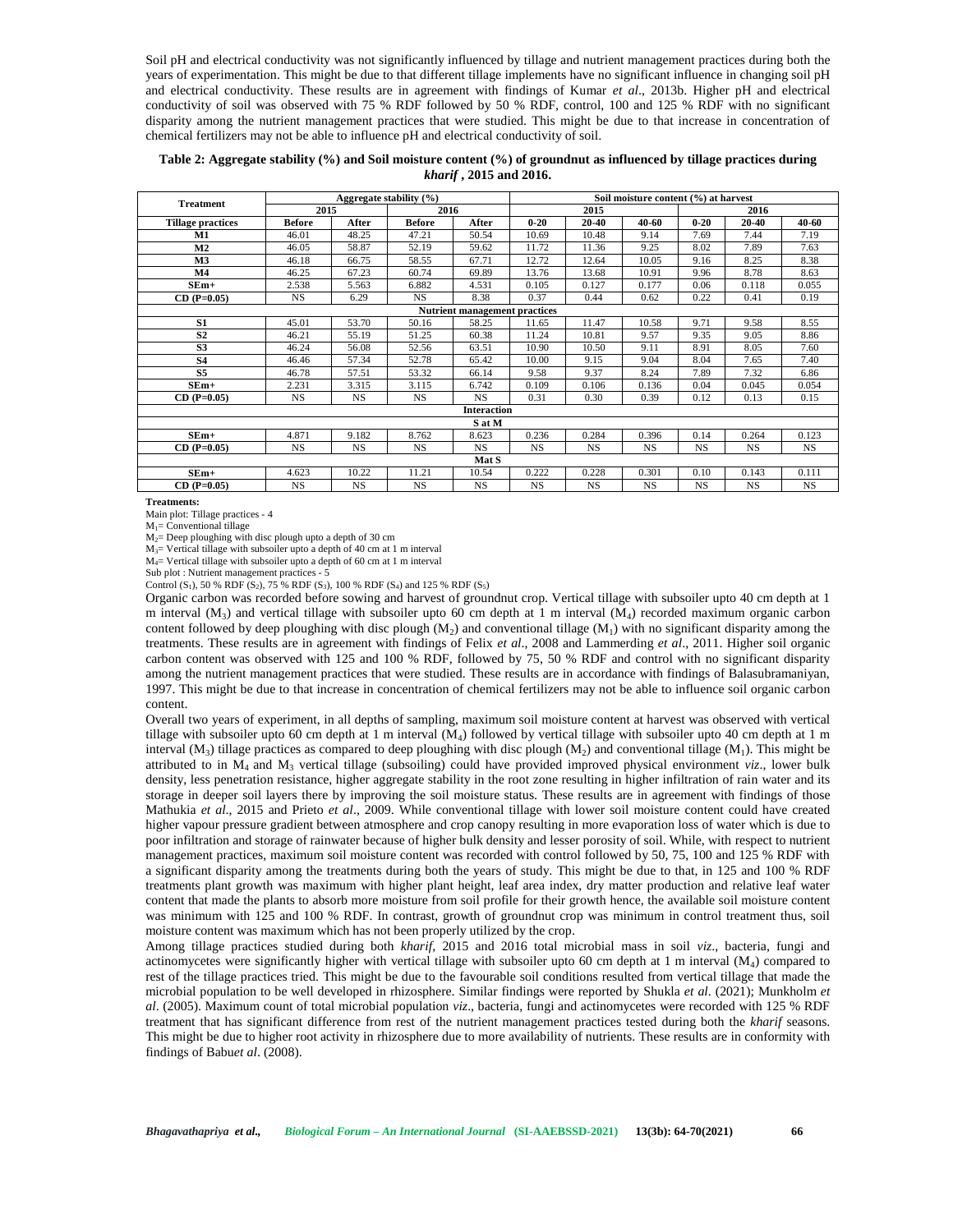|                          | pH            |           |               |           |               |                                      | Electrical conductivity $(dS m-1)$ |           | Organic carbon (%) |           |               |           |
|--------------------------|---------------|-----------|---------------|-----------|---------------|--------------------------------------|------------------------------------|-----------|--------------------|-----------|---------------|-----------|
| <b>Treatments</b>        | 2015          |           | 2016          |           | 2015          |                                      | 2016                               |           | 2015               |           | 2016          |           |
|                          | <b>Before</b> | After     | <b>Before</b> | After     | <b>Before</b> | After                                | <b>Before</b>                      | After     | <b>Before</b>      | After     | <b>Before</b> | After     |
| <b>Tillage practices</b> |               |           |               |           |               |                                      |                                    |           |                    |           |               |           |
| M1                       | 6.85          | 6.82      | 6.82          | 6.81      | 0.89          | 0.86                                 | 0.88                               | 0.85      | 0.34               | 0.35      | 0.34          | 0.34      |
| M <sub>2</sub>           | 6.82          | 6.81      | 6.81          | 6.81      | 0.89          | 0.87                                 | 0.89                               | 0.86      | 0.34               | 0.36      | 0.35          | 0.35      |
| M <sub>3</sub>           | 6.82          | 6.80      | 6.80          | 6.80      | 0.91          | 0.89                                 | 0.90                               | 0.87      | 0.36               | 0.36      | 0.36          | 0.36      |
| M <sub>4</sub>           | 6.81          | 6.80      | 6.80          | 6.80      | 0.91          | 0.89                                 | 0.90                               | 0.87      | 0.35               | 0.36      | 0.35          | 0.35      |
| $SEm+$                   | 0.012         | 0.015     | 0.011         | 0.016     | 0.015         | 0.012                                | 0.015                              | 0.012     | 0.005              | 0.006     | 0.008         | 0.007     |
| $CD (P=0.05)$            | <b>NS</b>     | <b>NS</b> | <b>NS</b>     | <b>NS</b> | <b>NS</b>     | <b>NS</b>                            | <b>NS</b>                          | <b>NS</b> | <b>NS</b>          | <b>NS</b> | <b>NS</b>     | <b>NS</b> |
|                          |               |           |               |           |               | <b>Nutrient management practices</b> |                                    |           |                    |           |               |           |
| S <sub>1</sub>           | 6.81          | 6.80      | 6.80          | 6.80      | 0.87          | 0.85                                 | 0.86                               | 0.85      | 0.34               | 0.34      | 0.34          | 0.34      |
| S <sub>2</sub>           | 6.81          | 6.81      | 6.81          | 6.81      | 0.88          | 0.86                                 | 0.87                               | 0.86      | 0.34               | 0.35      | 0.35          | 0.35      |
| S <sub>3</sub>           | 6.82          | 6.84      | 6.82          | 6.82      | 0.89          | 0.87                                 | 0.88                               | 0.87      | 0.35               | 0.35      | 0.35          | 0.36      |
| S <sub>4</sub>           | 6.80          | 6.79      | 6.80          | 6.80      | 0.90          | 0.88                                 | 0.88                               | 0.87      | 0.35               | 0.36      | 0.36          | 0.36      |
| S5                       | 6.80          | 6.79      | 6.80          | 6.80      | 0.90          | 0.89                                 | 0.89                               | 0.88      | 0.35               | 0.36      | 0.36          | 0.36      |
| $SEm+$                   | 0.015         | 0.017     | 0.015         | 0.017     | 0.018         | 0.020                                | 0.019                              | 0.018     | 0.004              | 0.003     | 0.005         | 0.005     |
| $CD(P=0.05)$             | <b>NS</b>     | <b>NS</b> | <b>NS</b>     | <b>NS</b> | <b>NS</b>     | <b>NS</b>                            | <b>NS</b>                          | <b>NS</b> | <b>NS</b>          | <b>NS</b> | <b>NS</b>     | <b>NS</b> |
|                          |               |           |               |           |               | Interaction                          |                                    |           |                    |           |               |           |
|                          |               |           |               |           |               | S at M                               |                                    |           |                    |           |               |           |
| $SEm+$                   | 0.031         | 0.034     | 0.033         | 0.032     | 0.034         | 0.031                                | 0.030                              | 0.026     | 0.012              | 0.013     | 0.013         | 0.014     |
| $CD (P=0.05)$            | <b>NS</b>     | <b>NS</b> | <b>NS</b>     | <b>NS</b> | <b>NS</b>     | <b>NS</b>                            | <b>NS</b>                          | <b>NS</b> | <b>NS</b>          | <b>NS</b> | <b>NS</b>     | <b>NS</b> |
|                          |               |           |               |           |               | M at S                               |                                    |           |                    |           |               |           |
| $SEm+$                   | 0.032         | 0.033     | 0.034         | 0.036     | 0.033         | 0.030                                | 0.032                              | 0.034     | 0.010              | 0.008     | 0.009         | 0.011     |
| $CD (P=0.05)$            | <b>NS</b>     | <b>NS</b> | <b>NS</b>     | <b>NS</b> | <b>NS</b>     | <b>NS</b>                            | <b>NS</b>                          | <b>NS</b> | <b>NS</b>          | <b>NS</b> | <b>NS</b>     | <b>NS</b> |

**Table 3: Influence of tillage and nutrient management practices on soil chemical properties before sowing and after harvest of groundnut during** *kharif***, 2015 and 2016.**

**Table 4: Nutrient uptake (kg/ha) and post harvest nutrient status (kg/ha) of soil as influenced by tillage and nutrient management practices.**

| Nutrient uptake (kg/ha) by ground nut crop |           |             |           |             | Post harvest nutrient status (kg/ha) of soil after groundnut |                               |           |           |           |             |           |           |
|--------------------------------------------|-----------|-------------|-----------|-------------|--------------------------------------------------------------|-------------------------------|-----------|-----------|-----------|-------------|-----------|-----------|
| <b>Treatments</b>                          |           | Nitrogen    |           | Phosphorous | Potassium                                                    |                               |           | Nitrogen  |           | Phosphorous |           | Potassium |
|                                            | 2015      | 2016        | 2015      | 2016        | 2015                                                         | 2016                          | 2015      | 2016      | 2015      | 2016        | 2015      | 2016      |
| <b>Tillage practices</b>                   |           |             |           |             |                                                              |                               |           |           |           |             |           |           |
| $M_1$                                      | 110.3     | 112.8       | 12.5      | 13.4        | 65.5                                                         | 66.5                          | 151.5     | 153.4     | 33.7      | 34.9        | 181.9     | 184.3     |
| M <sub>2</sub>                             | 112.1     | 116.1       | 13.6      | 15.7        | 67.2                                                         | 68.3                          | 154.3     | 159.4     | 35.9      | 37.8        | 186.9     | 188.6     |
| $M_{3}$                                    | 114.4     | 117.8       | 15.0      | 17.1        | 69.0                                                         | 70.6                          | 156.6     | 161.2     | 37.3      | 39.4        | 188.7     | 191.6     |
| M <sub>4</sub>                             | 117.2     | 118.9       | 17.2      | 19.6        | 74.0                                                         | 72.7                          | 158.4     | 164.3     | 38.4      | 41.6        | 190.4     | 194.8     |
| $SEm+$                                     | 0.19      | 0.23        | 0.12      | 0.21        | 0.24                                                         | 0.26                          | 0.19      | 0.24      | 0.13      | 0.19        | 0.23      | 0.29      |
| $CD (P=0.05)$                              | 0.6       | 0.8         | 0.4       | 0.7         | 0.8                                                          | 0.9                           | 0.6       | 0.9       | 0.4       | 0.7         | 0.8       | 1.1       |
|                                            |           |             |           |             |                                                              | Nutrient management practices |           |           |           |             |           |           |
| $S_{1}$                                    | 108.7     | 109.6       | 11.5      | 12.1        | 62.9                                                         | 63.4                          | 146.0     | 149.2     | 11.4      | 13.6        | 158.0     | 160.2     |
| S <sub>2</sub>                             | 110.5     | 112.5       | 12.9      | 14.7        | 65.3                                                         | 67.1                          | 154.2     | 152.4     | 30.1      | 31.6        | 180.6     | 183.7     |
| S <sub>3</sub>                             | 113.0     | 115.6       | 14.5      | 16.3        | 68.1                                                         | 69.1                          | 156.7     | 155.3     | 38.4      | 40.5        | 190.3     | 192.4     |
| $S_4$                                      | 116.2     | 121.0       | 16.4      | 19.1        | 72.3                                                         | 71.6                          | 158.5     | 158.7     | 46.5      | 48.2        | 198.7     | 202.6     |
| $S_5$                                      | 119.0     | 123.5       | 17.8      | 20.2        | 76.1                                                         | 76.3                          | 160.7     | 161.8     | 55.1      | 53.4        | 207.3     | 205.9     |
| $SEm+$                                     | 0.13      | 0.15        | 0.08      | 0.15        | 0.18                                                         | 0.22                          | 0.19      | 0.26      | 0.57      | 0.70        | 0.65      | 0.89      |
| $CD (P=0.05)$                              | 0.4       | 0.5         | 0.2       | 0.5         | 0.5                                                          | 0.9                           | 0.5       | 0.9       | 1.6       | 1.9         | 1.8       | 2.1       |
|                                            |           |             |           |             |                                                              | <b>Interaction</b>            |           |           |           |             |           |           |
|                                            |           |             |           |             |                                                              | S at M                        |           |           |           |             |           |           |
| $SEm+$                                     | 0.43      | 0.56        | 0.27      | 0.31        | 0.53                                                         | 0.59                          | 0.43      | 0.52      | 0.30      | 0.38        | 0.53      | 0.72      |
| $CD (P=0.05)$                              | <b>NS</b> | $_{\rm NS}$ | <b>NS</b> | NS.         | <b>NS</b>                                                    | <b>NS</b>                     | <b>NS</b> | <b>NS</b> | <b>NS</b> | <b>NS</b>   | <b>NS</b> | <b>NS</b> |
|                                            |           |             |           |             |                                                              | M at S                        |           |           |           |             |           |           |
| $SEm+$                                     | 0.31      | 0.36        | 0.20      | 0.24        | 0.40                                                         | 0.48                          | 0.39      | 0.46      | 1.03      | 1.12        | 1.18      | 1.24      |
| $CD(P=0.05)$                               | <b>NS</b> | <b>NS</b>   | <b>NS</b> | <b>NS</b>   | <b>NS</b>                                                    | <b>NS</b>                     | <b>NS</b> | <b>NS</b> | <b>NS</b> | <b>NS</b>   | <b>NS</b> | <b>NS</b> |

*Bhagavathapriya et al., Biological Forum – An International Journal* **(SI-AAEBSSD-2021) 13(3b): 64-70(2021) 67**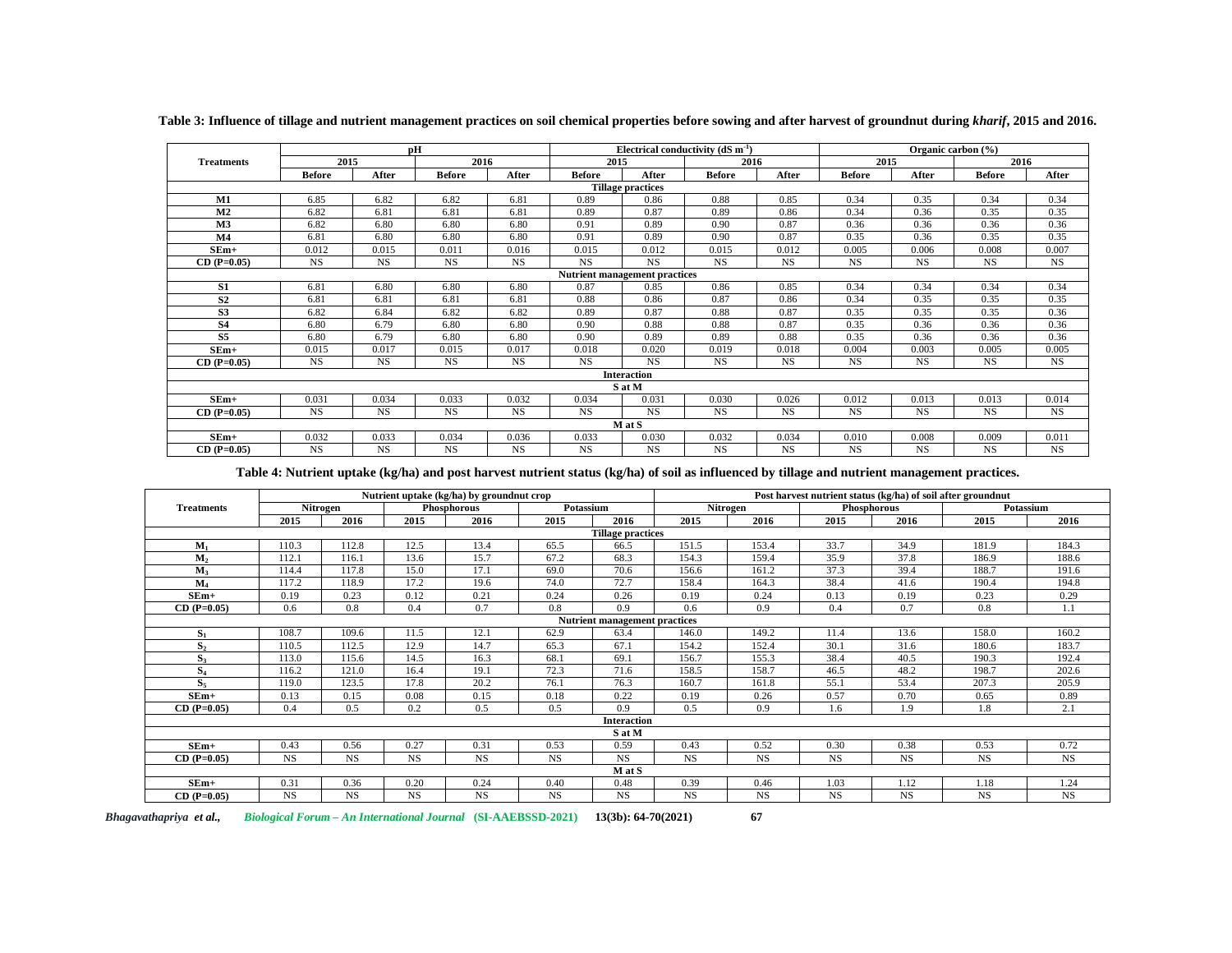Among tillage practices studied during both the years of experiment maximum uptake as well as maximum availability of nitrogen, phosphorous and potassium in soil after harvest of groundnut was recorded with vertical tillage with subsoiler upto 60 cm depth at 1 m interval ( $M_4$ ), followed by vertical tillage with subsoiler upto 40 cm depth at 1 m interval ( $M_3$ ), deep ploughing with disc plough  $(M_2)$  and conventional tillage  $(M_1)$  with a significant disparity between any two of the treatments. This might be due to more availability of nutrients and moisture in vertical tillage treatments that favoured more mineralisation and translocation of nutrients especially phosphorous and potassium which helped in higher uptake of nutrients compared to deep ploughing and conventional tillage treatments. Similar results stating that significant effect of vertical tillage on nutrient uptake by plants were reported by Cai *et al*. (2014); Mathukia and Khanpara, (2007). Among the nutrient management practices studied during both the years of study, higher nitrogen, phosphorous and potassium uptake as well as maximum availability of nitrogen, phosphorous and potassium was obtained with 125 % RDF application, which was significantly higher than rest of the nutrient management practices tried. Higher nutrient uptake might be due to higher availability of nitrogen, phosphorous and potassium. These results are in agreement with the findings of Pacharne *et al*. (2015) and Elayaraja and Singarvel (2009).

Among the tillage practices tried, the highest number of filled pods plant<sup>1</sup> and pod yield were recorded with vertical tillage with subsoiler upto 40 cm depth at 1 m interval  $(M_3)$ , which was significantly higher than with rest of the tillage practices during two years of investigation. This might be due to better translocation of photosynthates from source to developing pods on account of overall improvement in vegetative growth which favourably influenced the flowering and fruiting in groundnut. In addition, the favourable soil conditions *viz*., more availability of nutrients and moisture provided better growth thus producing maximum number of filled pods plant<sup>-1</sup> and pod yield of groundnut. The results supported the findings of Rajitha *et al.* (2017); Mathukia *et al*. (2015); Kumar *et al*. (2014).The vertical tillage with subsoiler upto 60 cm depth at 1 m interval (M<sup>4</sup> ) was the next best treatment in producing higher yield attributes and pod yield of groundnut followed by deep ploughing with disc plough  $(M_2)$  with significant difference between them. The lowest pod yield was obtained with conventional tillage  $(M<sub>1</sub>)$  during both season of *kharif*, 2015-2016. The highest number of filled pods plant<sup>-1</sup> and pod yield were produced with 100 % RDFwith a significant disparity among the treatments. These results are in accordance with findings of those Jamprangi *et al*., (2014); Sharma *et al*. (2013). This might be due to adequate availability of nutrients to the crop to put its maximum potential in producing higher number of filled pods plant<sup>-1</sup>, hundred pod and kernel weight. Fertilizer dose of 100 % RDF was sufficient for realisation of higher pod yield of groundnut. This result indicated that gypsum and zinc sulphate along with N, P and K fertilizer at recommended level brought about a positive effect on pod yield of groundnut.

|                   | Bacteria (x $10^6$ )     |             | Fungi (x $104$ )                     |             | Actinomycetes $(x 10^5)$ |           |  |  |  |  |  |
|-------------------|--------------------------|-------------|--------------------------------------|-------------|--------------------------|-----------|--|--|--|--|--|
| <b>Treatments</b> | 2015                     | 2016        | 2015                                 | 2016        | 2015                     | 2016      |  |  |  |  |  |
|                   | <b>Tillage practices</b> |             |                                      |             |                          |           |  |  |  |  |  |
| M1                | 48.1                     | 52.1        | 16.5                                 | 17.0        | 34.9                     | 46.1      |  |  |  |  |  |
| M <sub>2</sub>    | 50.1                     | 55.6        | 20.6                                 | 20.5        | 72.5                     | 74.5      |  |  |  |  |  |
| M3                | 53.2                     | 63.9        | 24.2                                 | 24.9        | 79.8                     | 80.9      |  |  |  |  |  |
| M <sub>4</sub>    | 56.0                     | 65.5        | 28.7                                 | 30.6        | 85.6                     | 84.6      |  |  |  |  |  |
| $SEm+$            | 0.52                     | 0.82        | 0.65                                 | 0.78        | 1.33                     | 1.42      |  |  |  |  |  |
| $CD (P=0.05)$     | 2.4                      | 2.1         | 3.0                                  | 3.2         | 3.1                      | 3.3       |  |  |  |  |  |
|                   |                          |             | <b>Nutrient management practices</b> |             |                          |           |  |  |  |  |  |
| S1                | 40.6                     | 45.3        | 15.6                                 | 16.2        | 36.4                     | 39.4      |  |  |  |  |  |
| S <sub>2</sub>    | 46.1                     | 49.7        | 18.8                                 | 20.8        | 48.6                     | 50.6      |  |  |  |  |  |
| S <sub>3</sub>    | 52.5                     | 51.5        | 21.5                                 | 23.4        | 56.1                     | 59.8      |  |  |  |  |  |
| <b>S4</b>         | 58.7                     | 60.6        | 26.8                                 | 27.9        | 65.8                     | 68.2      |  |  |  |  |  |
| S <sub>5</sub>    | 62.5                     | 65.4        | 29.1                                 | 32.7        | 71.0                     | 75.5      |  |  |  |  |  |
| $SEm+$            | 0.34                     | 0.55        | 0.65                                 | 0.81        | 1.35                     | 1.45      |  |  |  |  |  |
| $CD (P=0.05)$     | 1.5                      | 1.6         | 1.9                                  | 3.4         | 3.0                      | 3.1       |  |  |  |  |  |
|                   |                          |             | <b>Interaction</b>                   |             |                          |           |  |  |  |  |  |
|                   |                          |             | S at M                               |             |                          |           |  |  |  |  |  |
| $SEm+$            | 1.16                     | 1.25        | 1.46                                 | 1.62        | 4.55                     | 4.36      |  |  |  |  |  |
| $CD(P=0.05)$      | $_{\rm NS}$              | $_{\rm NS}$ | $_{\rm NS}$                          | $_{\rm NS}$ | <b>NS</b>                | <b>NS</b> |  |  |  |  |  |
|                   |                          |             | M at S                               |             |                          |           |  |  |  |  |  |
| $SEm+$            | 0.80                     | 0.98        | 1.33                                 | 1.78        | 3.78                     | 3.51      |  |  |  |  |  |
| $CD(P=0.05)$      | $_{\rm NS}$              | $_{\rm NS}$ | $_{\rm NS}$                          | $_{\rm NS}$ | $_{\rm NS}$              | <b>NS</b> |  |  |  |  |  |

| Table 5: Total microbial mass (CFU $g^{-1}$ soil) at harvest of groundnut as influenced by tillage and nutrient management |
|----------------------------------------------------------------------------------------------------------------------------|
| practices.                                                                                                                 |

**Treatments:** Main plot: Tillage practices -4

 $M_1$ = Conventional tillage

 $M<sub>2</sub>=$  Deep ploughing with disc plough upto a depth of 30 cm

M3= Vertical tillage with subsoiler upto a depth of 40 cm at 1 m interval

M4= Vertical tillage with subsoiler upto a depth of 60 cm at 1 m interval

Sub plot : Nutrient management practices - 5

Control (S<sub>1</sub>), 50 % RDF (S<sub>2</sub>), 75 % RDF (S<sub>3</sub>), 100 % RDF (S<sub>4</sub>) and 125 % RDF (S<sub>5</sub>)

Higher haulm yield of groundnut was recorded with vertical tillage with subsoiler upto 60 cm depth at 1 m interval (M<sup>4</sup> ) followed by vertical tillage with subsoiler upto 40 cm depth at 1 m interval  $(M_3)$ , deep ploughing with disc plough  $(M_2)$  with significant difference among them. The lowest haulm yield was obtained with conventional tillage (M<sub>1</sub>) during both seasons of *kharif*, 2015 and 2016. Similarly higher haulm yield was obtained with 125 % RDF followed by 100, 75, 50 % RDF and control treatments with a significant disparity among them during both the years of experimentation.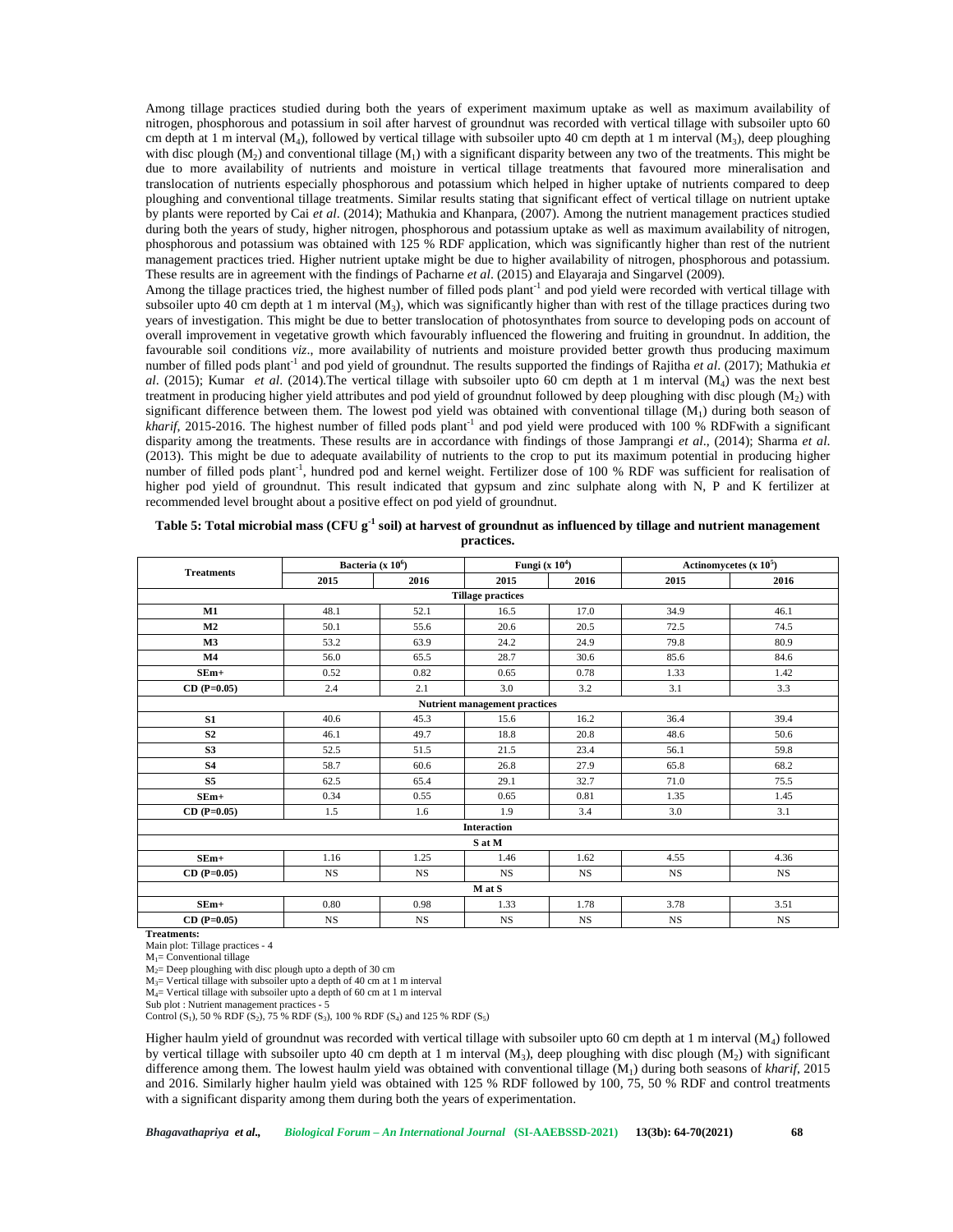## **Table 6: Yield attributes and yield of groundnut as influenced by tillage and nutrient management practices.**

| <b>Treatments</b> | Number of filled pods plant <sup>-1</sup> |                                      | Pod yield<br>$(kg ha-1)$ |      | Haulm yield<br>$(kg ha-1)$ |           |  |
|-------------------|-------------------------------------------|--------------------------------------|--------------------------|------|----------------------------|-----------|--|
|                   | 2015                                      | 2016                                 | 2015                     | 2016 | 2015                       | 2016      |  |
|                   | <b>Tillage practices</b>                  |                                      |                          |      |                            |           |  |
| $M_1$             | 20                                        | 17                                   | 3279                     | 2427 | 3980                       | 3719      |  |
| M <sub>2</sub>    | 21                                        | 17                                   | 3468                     | 2625 | 4024                       | 3818      |  |
| $M_3$             | 26                                        | 22                                   | 3695                     | 2757 | 4026                       | 4105      |  |
| $M_4$             | 25                                        | 18                                   | 3547                     | 2727 | 4042                       | 4246      |  |
| $SEm+$            | 0.37                                      | 0.90                                 | 34.3                     | 14.3 | 29.71                      | 114.65    |  |
| $CD (P=0.05)$     | 1.0                                       | 3.0                                  | 121                      | 50   | <b>NS</b>                  | <b>NS</b> |  |
|                   |                                           | <b>Nutrient management practices</b> |                          |      |                            |           |  |
| $S_1$             | 21                                        | 16                                   | 2965                     | 2180 | 3938                       | 3757      |  |
| S <sub>2</sub>    | 23                                        | 18                                   | 3378                     | 2488 | 3970                       | 3862      |  |
| $S_3$             | 24                                        | 19                                   | 3734                     | 2885 | 4017                       | 3995      |  |
| $S_4$             | 24                                        | 21                                   | 3815                     | 2994 | 4058                       | 4042      |  |
| $S_5$             | 23                                        | 18                                   | 3595                     | 2673 | 4106                       | 4204      |  |
| $SEm+$            | 0.39                                      | 0.91                                 | 44.6                     | 16.9 | 27.47                      | 296.64    |  |
| $CD (P=0.05)$     | 1.0                                       | 2.0                                  | 130                      | 49   | 9.0                        | 102.0     |  |
|                   |                                           | <b>Interaction</b>                   |                          |      |                            |           |  |
|                   |                                           | S at M                               |                          |      |                            |           |  |
| $SEm+$            | 0.84                                      | 2.01                                 | 76.7                     | 32.1 | 66.44                      | 256.38    |  |
| $CD (P=0.05)$     | <b>NS</b>                                 | <b>NS</b>                            | 267                      | 102  | <b>NS</b>                  | <b>NS</b> |  |
|                   |                                           | M at S                               |                          |      |                            |           |  |
| $SEm+$            | 0.79                                      | 1.86                                 | 86.8                     | 33.6 | 34.22                      | 216.27    |  |
| $CD (P=0.05)$     | <b>NS</b>                                 | <b>NS</b>                            | 260                      | 101  | <b>NS</b>                  | <b>NS</b> |  |

**Treatments:**

Main plot: Tillage practices -4

 $M_1$ = Conventional tillage

 $M_2$ = Deep ploughing with disc plough upto a depth of 30 cm

 $M_3$ = Vertical tillage with subsoiler upto a depth of 40 cm at 1 m interval

 $M_4$ = Vertical tillage with subsoiler upto a depth of 60 cm at 1 m interval

Sub plot : Nutrient management practices - 5

Control (S<sub>1</sub>), 50 % RDF (S<sub>2</sub>), 75 % RDF (S<sub>3</sub>), 100 % RDF (S<sub>4</sub>) and 125 % RDF (S<sub>5</sub>)

### **CONCLUSION**

The present investigation revealed that the highest pod yield and the economic returns were obtained with the cultivation of groundnut under vertical tillage with subsoiler at 40 cm depth at 1 m interval  $(M_3)$  in combination with 100 % RDF  $(S_4)$  which was comparable with vertical tillage with subsoiler at 60 cm depth at 1 m interval (M<sub>4</sub>) at 100 % RDF (S<sub>4</sub>) on sandy clay loam soils of Southern Agro-climatic Zone of Andhra Pradesh.

# **FUTURE SCOPE**

To develop a tillage model that could predict tillage effect both for tilled and subsurface compact layer. Inclusion of vertical tillage in natural farming system. Vertical tillage in combination with organic nutrient management could be done.

**Acknowledgement.** I am grateful to Departments of Agronomy and Crop Physiology, S.V. Agricultural College, Tirupati, Regional Agricultural Research Station, Tirupati and Acharya N.G. Ranga Agricultural University, Guntur for prosecuting my Ph.D programme. **Conflicts of Interest.** None.

## **REFERENCES**

- Babu, G.K., Pratima, T., Prasanthi, A. and Raju, A.P. (2008). Changes in soilmicrobial population in rainfed groundnut with long term application ofmanure and fertilizers. *The Andhra Agricultural Journal*, *55*(3): 333-336.
- Balasubramaniyan, P. (1997). Integrated nutrient management in irrigatedgroundnut (*Arachis hypogeae*). *Indian Journal of Agronomy*, *42*(4):683-687.
- Cai, H., Wei Ma., Zhang, X., Ping, Jieqing., Yan, X., Liu, J., Jingchaouan,Wang, L. and Ren, J. (2014). Effect of subsoil tillage depth on nutrientaccumulation, root distribution and grain yield in spring maize. *The Crop Journal*, *2*(5): 297-307.
- Elayaraja, D. and Singaravel, R. (2009). Effect of organic wastes and NPK levels on the nutrient uptake and yield of groundnut in coastal sandy soil. *Annuals of Agricultural Research New Series*, *30*(1&2): 9-13.
- Felix, K.N., Wandahwa, P. and Wakindiki, I.I.C. (2008). Long-term effects oftillage, subsoiling and profile strata on properties of a Vitric Andosol in Kenyan highlands. *Journal of Tropical Agriculture*, *46*(1-2): 13-20.
- Hati, K.M., Chaudhary, R.S., Mandal, K.G., Bandyopadhyay, K.K., Singh,R.K., Sinha, N.K., Mohanty, M., Somasundaram, J. and Saha, R. (2015).Effects of tillage, residue and fertilizer nitrogen on crop yields and soil physical properties under soybean-wheat rotation in vertisols of CentralIndia. *Agricultural Research*, *4*(1): 48-56.
- Jamprangi, R., Rao, K.T., Murthy, K.V.R. and Ismail, S. (2014). Evaluation of groundnut varieties under different nutrient management practices during kharif in North Coastal zone of Andhra Pradesh. *The Andhra Agricultural Journal*, *61*(2): 463-467.
- Kumar, A., Thakur, T.C. and Gautam, R.C. (2014). Evaluation of pant-winged sub-soiler in relation to soil properties and maize crop response. *Journal of Agricultural Engineering*, *51*(2): 54-59.
- Kumar, S., Saini, S.K., Bhatnagar, A., and Thakur, T.C. (2013b). Impact of subsoiling and preparatory tillage on productivity of sugarcane (*Saccharum officinarum*) and soil physico-chemical properties in sugarcane plant-ratoon cropping system. *Indian Journal of Agricultural Sciences, 83*(10): 1003-1008.
- Lammerding, D.M., Hontoria, C., Tenorio, J.L. and Walter, I. (2011). Mediterranean dry land farming: Effect of tillage practices on selected soil properties. *Agronomy Journal*, *103*(2): 382-389.
- Mathukia, R.K. and Khanpara, V.D. (2007). Effect of subsoiling, bbf and zinc fertilization on yield, quality and nutrient uptake by rainfed castor (*Ricinus Communis* L.). *Agricultural Science Digest*, *27*(2): 116-118.
- Mathukia, R.K., Mathukia, P.R. and Polara, A.M. (2015). Effect of preparatory tillage and mulch on productivity of rainfed pigeonpea [*Cajanus cajan* (L.) Millsp.]. *Indian Journal of Dryland Agriculture Research and Development*, *30*(2): 58-61.
- Munkholm, L.J., Olesen, J.E. and Schjonning, P. (2005). Subsoil loosening eliminated plough pan but had variable effect on crop yield. *Soil and Tillage Research*, *41*: 131-135.